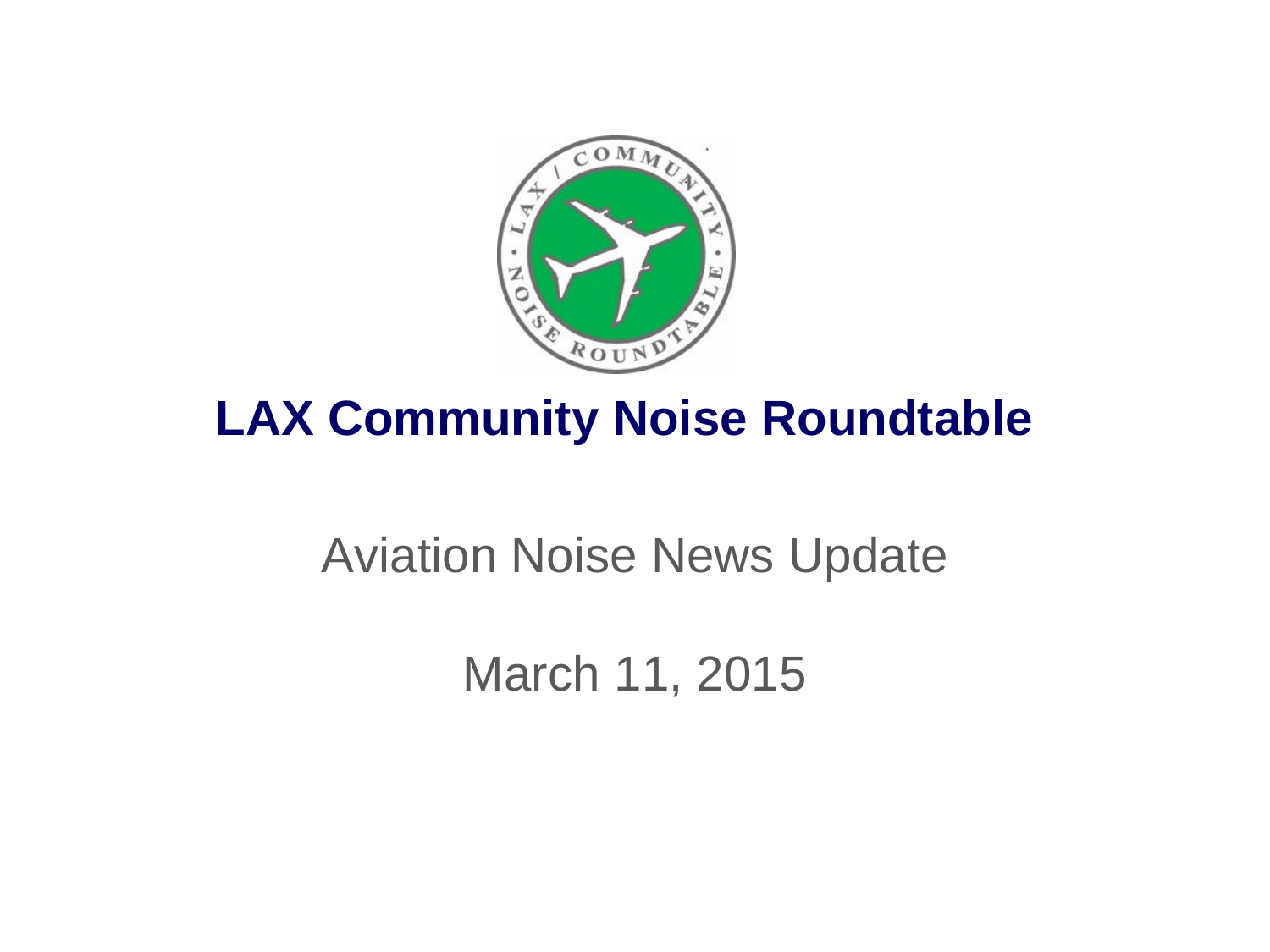

- **Boeing CEO Jim McNerney said that low fuel prices have not affected airlines' plans to purchase Boeing's fuelefficient airplanes**
- **He noted, "Our new technologically advanced airplanes not only have far better fuel efficiency and lower maintenance costs, but also often deliver higher passenger and cargo revenue, increased residual value, a better overall passenger experience, and greater range, allowing for new city pairs and more optimal routes."**
- **Boeing has nearly 5,800 airplane orders, representing eight years of production**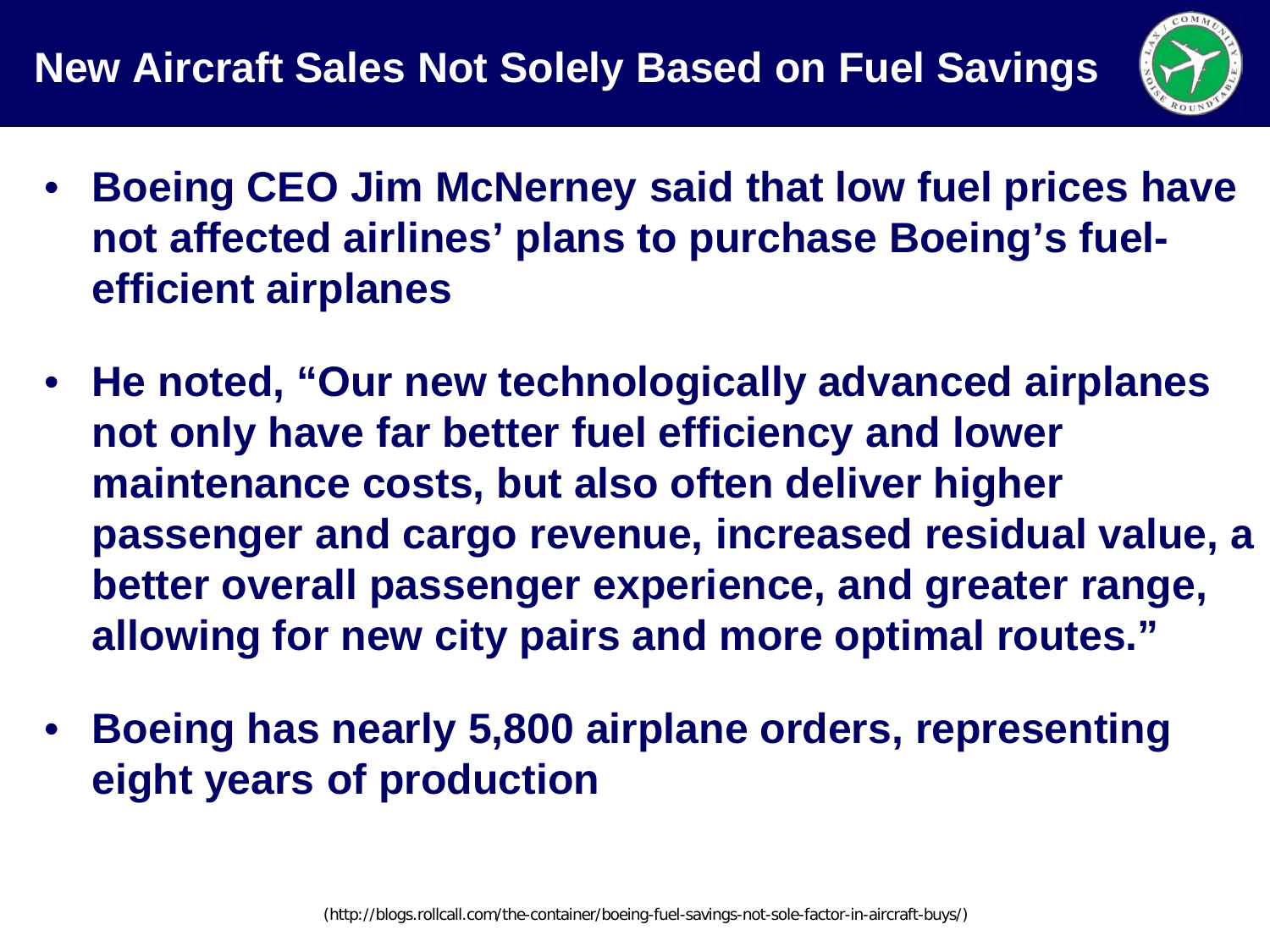## **NextGen Raises Community Concerns in Phoenix**



- **FAA's implementation of NextGen procedures at Phoenix Sky Harbor Airport has produced the "unintended consequences" of aircraft overflying new neighborhoods at low altitudes**
- **CBS This Morning reported that ". . .planes that used to take off and turn nine miles out now make that turn at two to three miles, flying low over heavily populated neighborhoods."**
- **Noise complaints have increased from a total of 221 in 2013 to more than 3,300 in the past four months; the period since the flight paths were changed**
- **FAA offered to reconvene the Performance Based Navigation Working Group and will add a representative from the City of Phoenix Mayor's Office**
- **FAA Administrator Huerta added ". . .designing and developing possible adjustments will not be a simple or quick process."**

(http://www.cbsnews.com/news/faa-new-air-traffic-control-system-nextgen-causing-major-noise-pollution/)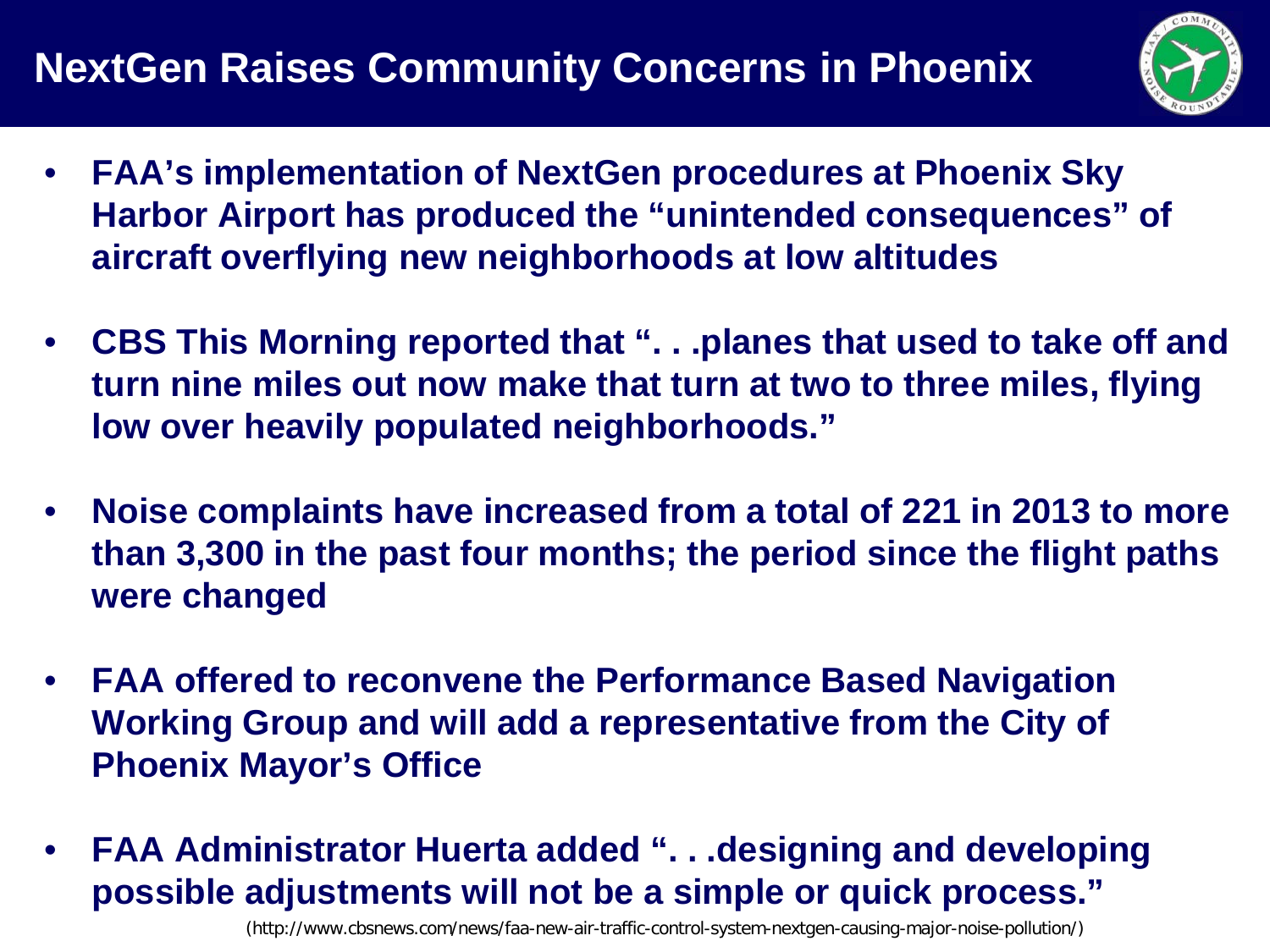## **Aviation Industry Groups Urge Fact-Based Approach**



- **In a letter to FAA Administrator Michael Huerta, seven aviation groups urged the FAA ". . .to continue its fact- and science-based approach in addressing aircraft noise issues."**
- **The letter was prepared in response to requests from community groups to Congress to lower the national aircraft noise compatibility standard from 65 to 55 DNL**
- **The letter stated, "We are troubled by recent calls for FAA to fiat in new noise metrics and thresholds without basis. . ."**
- **FAA's Office of Environment and Energy is leading the effort to conduct a series of social surveys at a cross section of US airports to determine if the community's reaction to noise has changed since the 65 DNL threshold was adopted**
- **FAA has indicated that collecting and analyzing the survey data then formulating a policy based on the results will take several years to complete**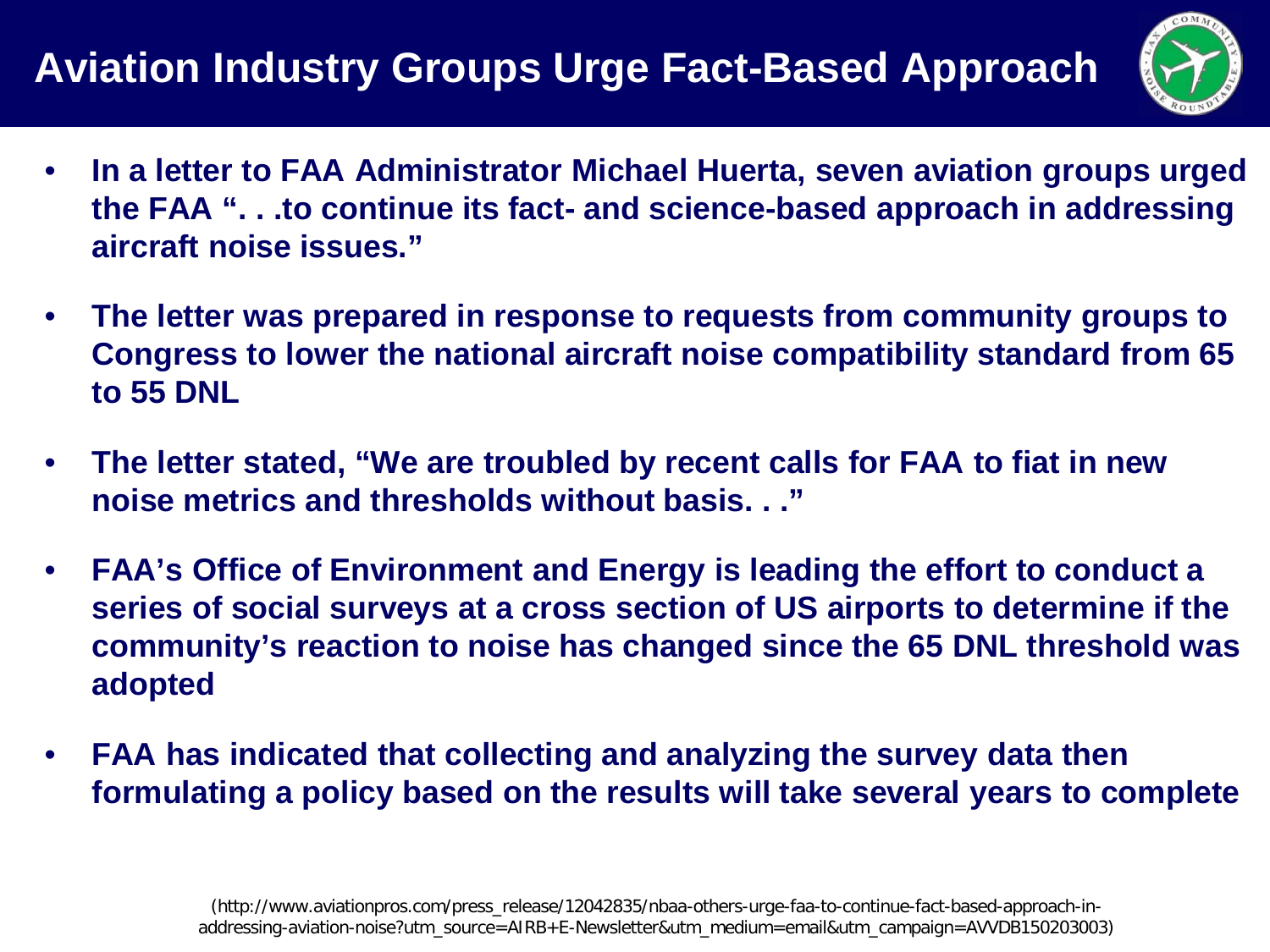

- **FAA Administrator Michael Huerta told Congress that FAA needs "stable, long-term funding to effectively operate our air traffic control system, invest in NextGen and efficiently recapitalize our aging facilities."**
- **He added, "This would best be achieved with the passage of a long-term reauthorization bill that establishes stable long-term funding to provide the certainty necessary to plan and implement long-term projects."**
- **FAA has been criticized by Congress for being behind schedule and over budget on NextGen implementation, adding that the next reauthorization will include "significant reforms"**
- **In a related matter, President Obama proposed an increase in the Passenger Facility Charge from \$4.50 to \$8.00. If adopted by Congress, the change would result in a reduction in Airport Improvement Program funding from \$3.35B in FY 2015 to \$2.9B in FY 2016**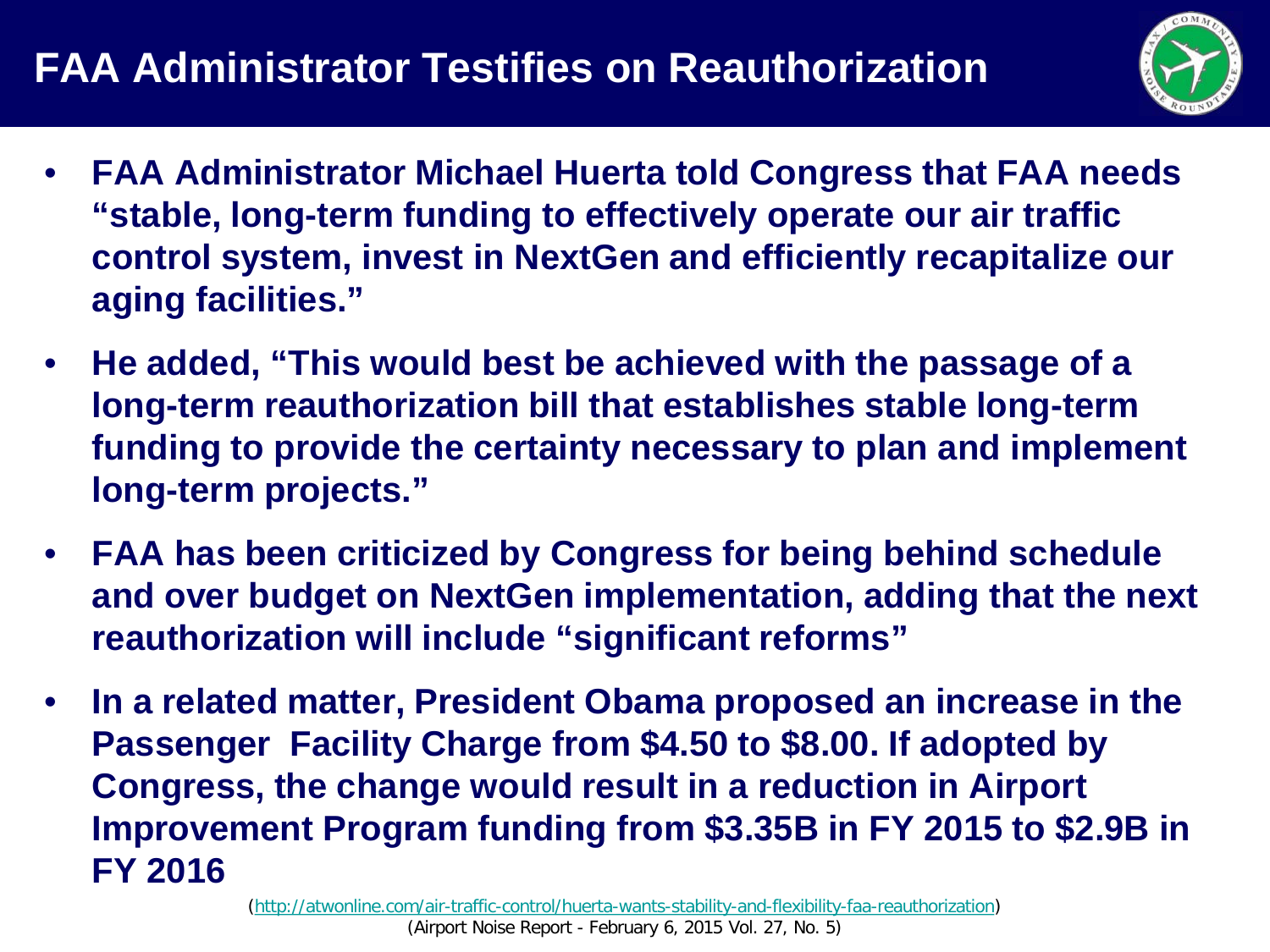

- **Illinois lawmakers are proposing that the state establish a noise hotline, collect aircraft noise levels, and develop noise contours for aircraft operations at Chicago O'Hare International Airport**
- **The legislation is intended to ". . .collect scientific data that 'creates an accurate overall portrait of the impact of noise on community quality of life.'"**
- **The aircraft noise levels would be assessed using the Community Noise Equivalent Level (CNEL) and would require the development of maps depicting the 65, 70, and 75 dB CNEL contours**
- **The proposed approach of measuring aircraft noise using CNEL and depicting CNEL contours is similar to the approach in the California State Airport Noise Standards (California Code of Regulations, Title 21, Section 5000 et seq.)**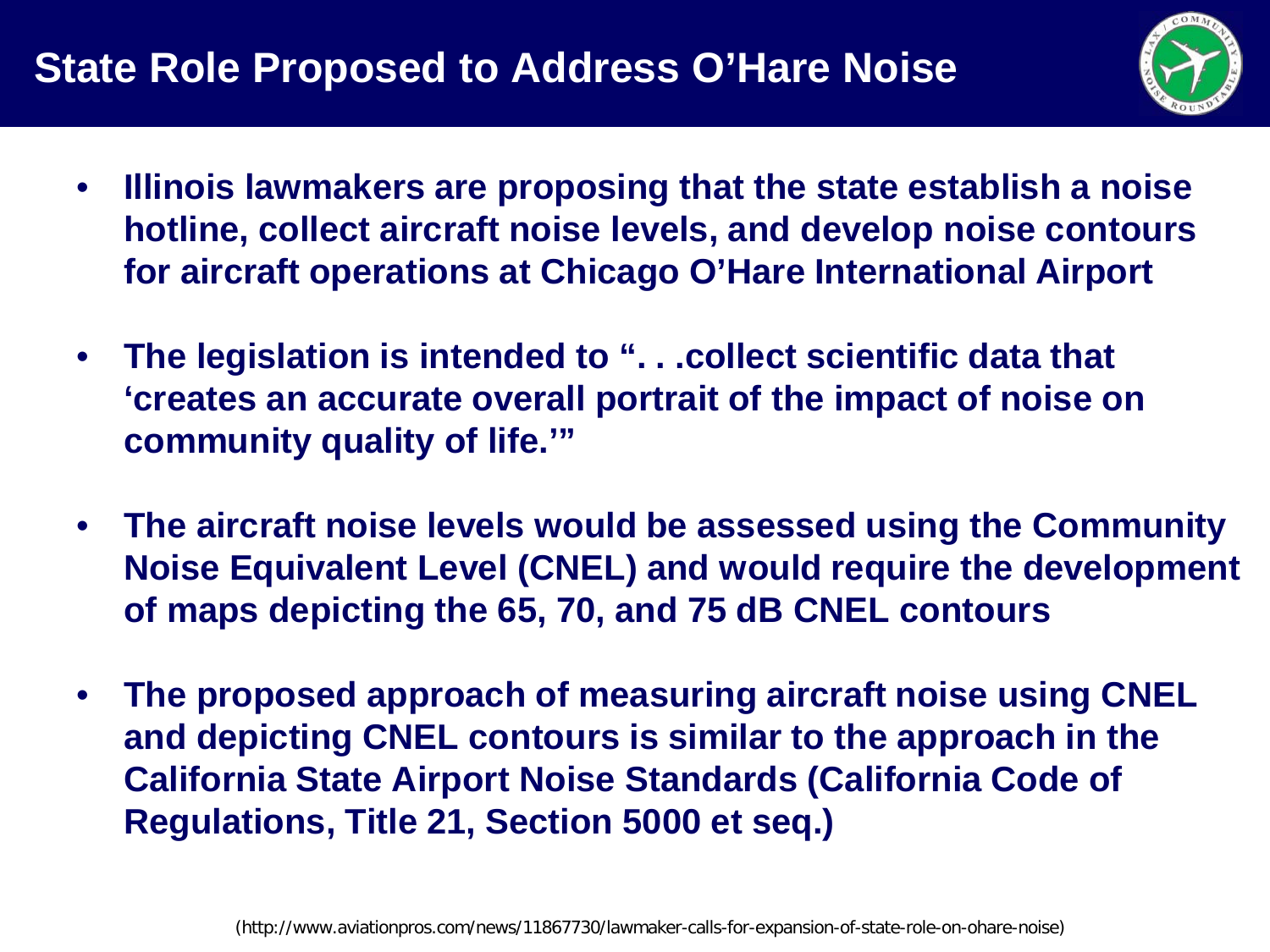

- **Becky Cointin, Manager of FAA's Office of Environment and Energy's Noise Division, presented FAA's determination on the application of the Net Noise Reduction (NNR) method for CatEx2 at the UC Davis Aviation Noise Symposium in Palm Springs on March 3, 2015**
- **She explained that the FAA will use average DNL calculations in each of the three DNL bands (45-60, 60-65, and 65 and greater), but not the population approach recommended by the NextGen Advisory Committee CatEx2 Working Group**
- **FAA also decided to prescreen procedure(s) for a 1.5 dB increase in the 65 dB and greater DNL band. If a procedure failed the 1.5 dB test, it would not be eligible for a CatEx2**
- **Ms. Cointin said that administrative work needs to be completed before the NNR approach can be implemented, but it will probably be effective within the next six months**